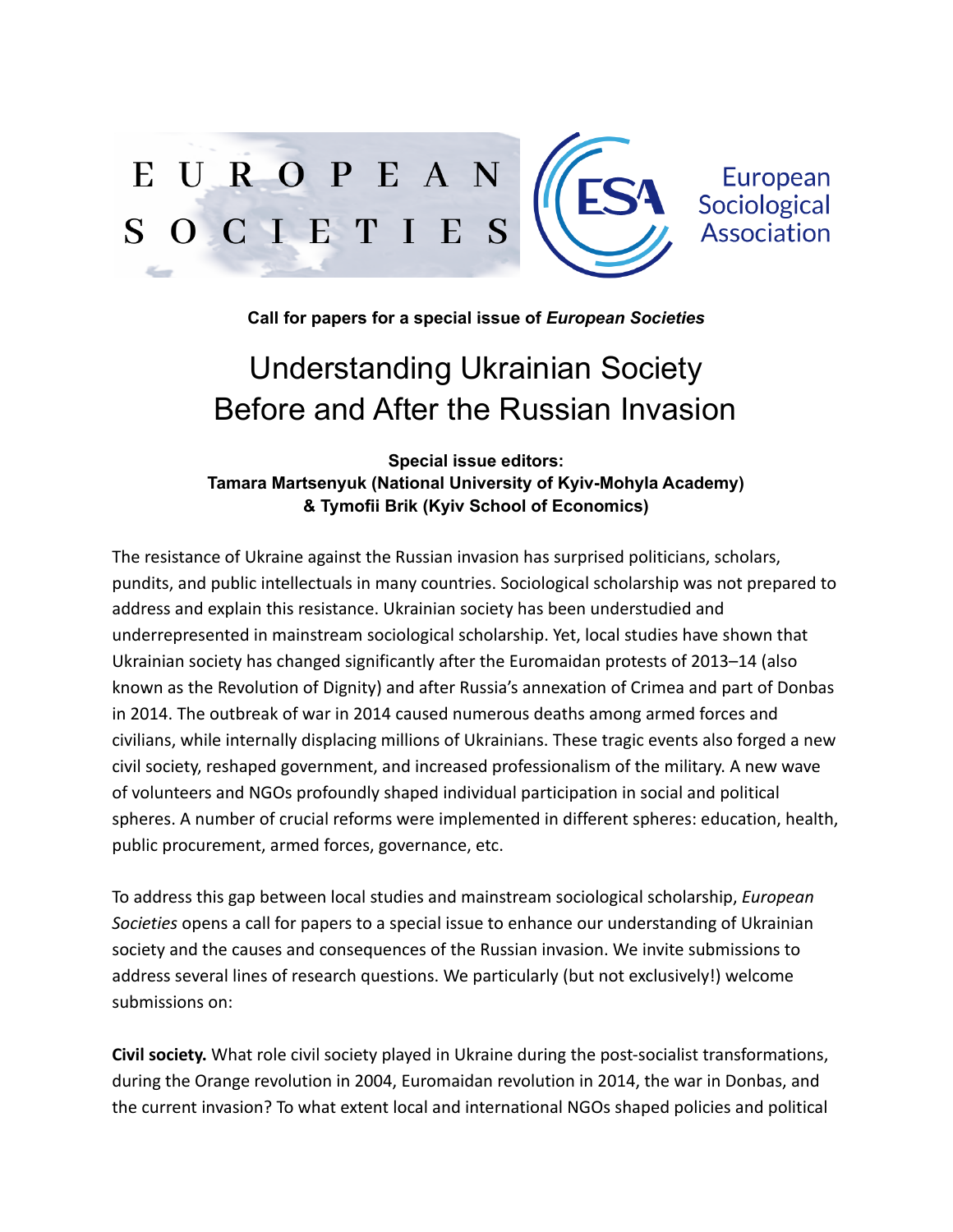decision making, what is the role of volunteering organizations in shaping resilience during the war?

**Media.** What role did mainstream and online media (including Telegram chats) play in shaping Ukrainian public opinion and electoral outcomes in Ukraine since the 1990s? What was the dynamic of ownership and governmental control of major media holdings in the course of Ukrainian history? What was the role of fact-checking and prebunking initiatives such (e.g. StopFake, VoxUkraine, Detector Media) in shaping current response to informational warfare and media campaigns in Ukraine?

**Culture, values, social norms.** What is the place of Ukraine in comparative research on culture, values, trust, and religion? To what extent is Ukraine similar or different from other European societies, and will the European "cultural map" be changed due to the current events?

**Gender and other equalities, gender-based violence.** What are the successes and challenges of gender equality implementation in various spheres of society, including the armed forces? What other inequalities (LGBT, age, ethnicity, etc.) are important to understand Ukrainian society?

**Humanitarian crisis and migration.** What is the response of Ukrainian society in terms of stress and traumas? What is the state of displaced Ukrainians and refugees? What is the immediate and long-term impact of war on migration, health, and socioeconomic inequalities in Ukraine and hosting countries?

**Identities.** What was the role of national, regional, and local identities in shaping Ukrainian society from the early 1990's until the present? To what extent are identities connected with political polarization, national mobilization, and resilience during the war?

**Social stratification and mobility.** What was the social structure of Ukraine before the war? What kinds of inequalities were crucial for educational attainment and job market outcomes? What is the dynamic of intergenerational social mobility in Ukraine, and to what extent does social stratification influence the political attitudes of Ukrainians?

**Science, knowledge, and intellectual history.** What are the intellectual roots of the narratives which shape our understanding of Ukraine and its neighbors? What is the role of imperialism, colonialism, and the nation-building process in explaining the long historical urge of Ukrainian society for independence? What are the specificities of the intellectual history of Ukraine?